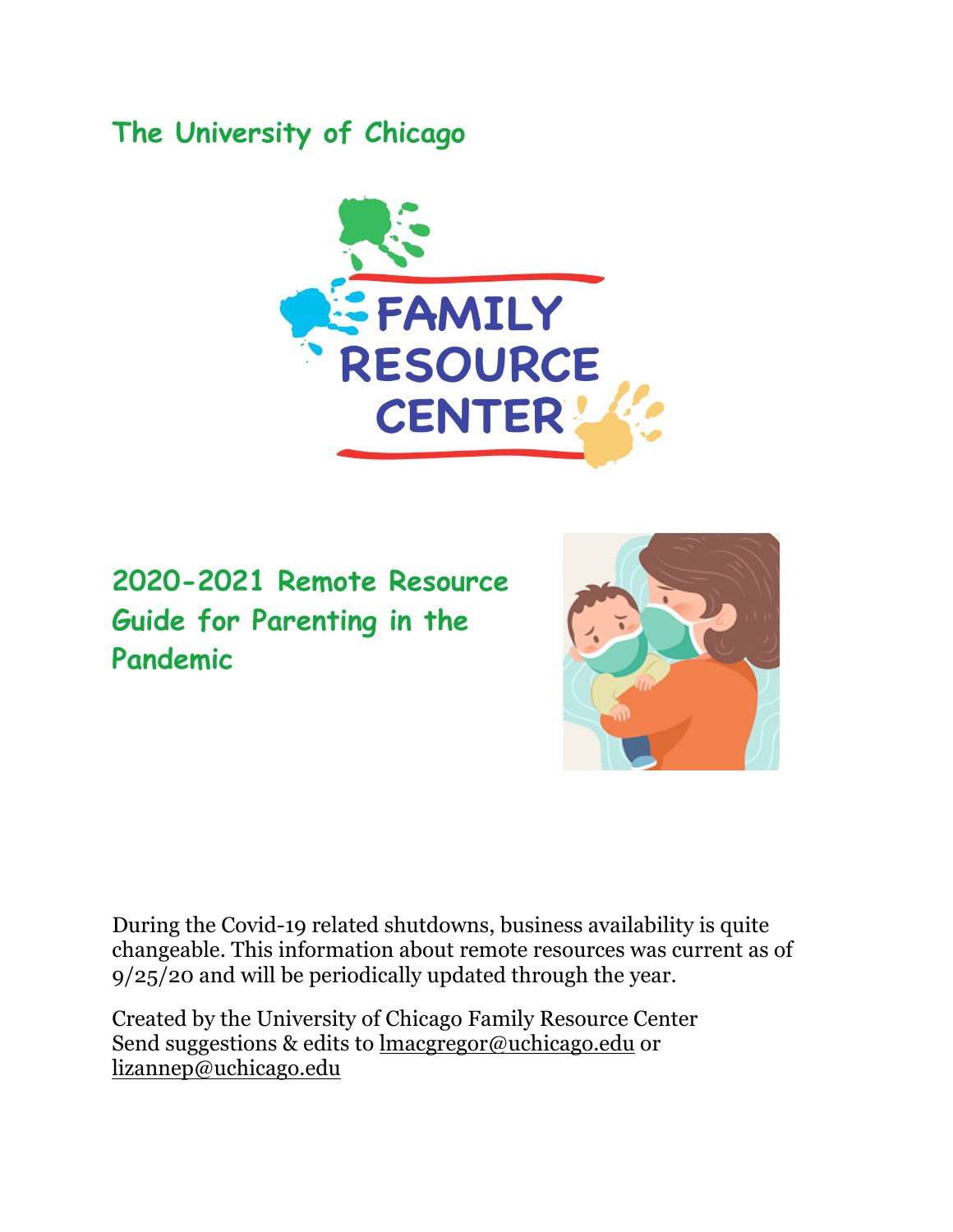# TABLE OF CONTENTS

| Articles & Blogs 3                     |
|----------------------------------------|
| <b>Classes &amp; Education (Kids)4</b> |
|                                        |
| Cultural Institutions 5                |
|                                        |
|                                        |
|                                        |
|                                        |
| (Performances and videos)              |

**PLEASE NOTE THAT THE UNIVERSITY DOES NOT ENDORSE OR PROMOTE ANY SPECIFIC COMPANY OR VENDOR. ALL OF THE ORGANIZATIONS MENTIONED IN THIS GUIDE ARE OFFERED FOR INFORMATIONAL PURPOSES ONLY**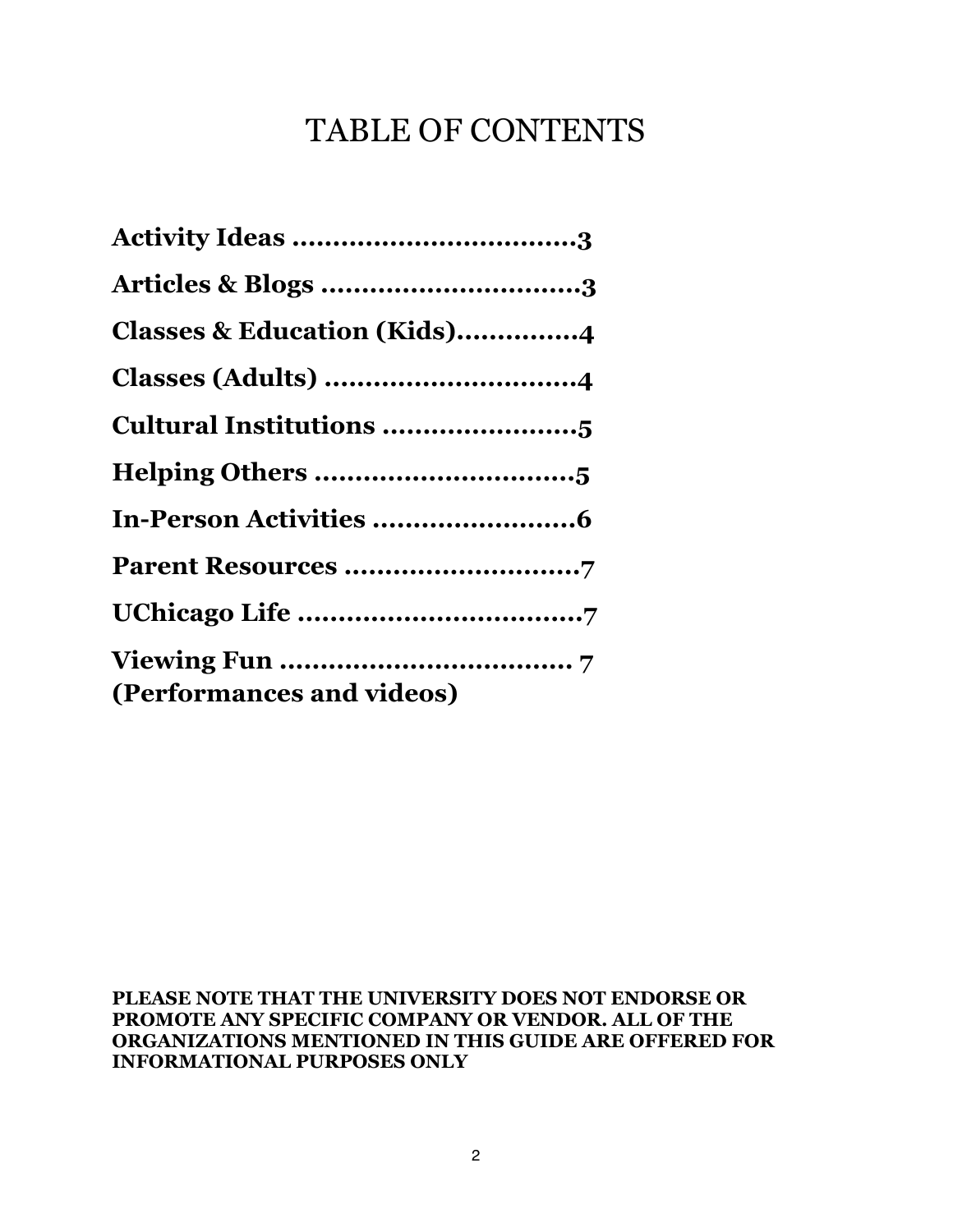## **Activity Ideas at home**

**Make worm paintings** using tempera and cooked spaghetti. Messy, sensory fun for all! lastingthumbprints.com/worm-painting/

**Help Make science.** What better way to teach kids about science than to participate in a study yourself? childrenhelpingscience.com

**UChicago Coloring Book.** These beautiful coloring pages depicting UChicago's campus and other Chicago locales was created by a student in The College as a senior project. college.uchicago.edu/student-life/uchicago-coloring-book

**Become a "Math Family."** Be part of UChicago's research studies by playing math games. becomingamathfamily.uchicago.edu

## **Articles and Blogs**

*Center for Disease Control (CDC's)* guidance on talking with kids about covid. cdc.gov/coronavirus/2019-ncov/daily-life-coping/talking-with-children.html

#### From *childrenscommunityschool.org*:

"Do you want to talk to your young child about social justice, but don't know how? You're not alone—most adults find topics like race, gender, and class difficult to talk about with children. But if we don't find ways to talk about it, children will learn whatever they can glean from unspoken messages, and that doesn't often work out very well. "They're not too young to talk about race."

*Getty Museum* encouraged people to re-create famous art while they couldn't visit the museum in person. Hilarious results. blogs.getty.edu/iris/getty-artworks-recreatedwith-household-items-by-creative-geniuses-the-world-over/

*"How the Bears Came to the Windows in Hyde Park"* about their bears and other plush friends. hydeparkhomeschool.blogspot.com/

#### *NY Times article on Kids' Books about Racism*

nytimes.com/2020/06/02/parenting/kids-books-racism-protest.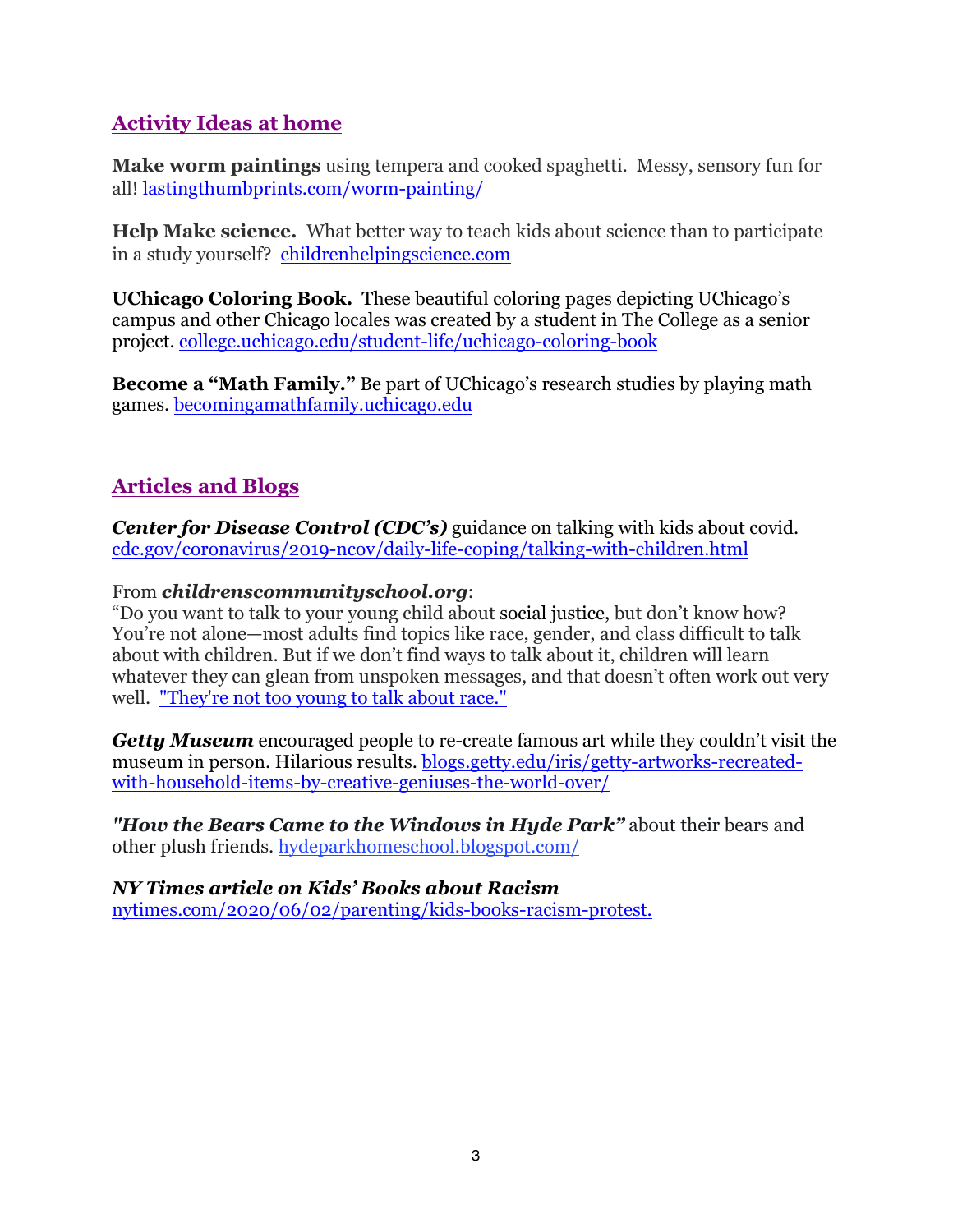## **Classes and Education (for Kids)**

*Baby Ph.D.* Offices in Hyde Park Neighborhood Club, 5480 S. Kenwood. 773-643- 4062 x15 or email director Sarah Diwan at baby.phdccn@hpnclub.org. She can help refer families to area nannies. Visit hpnclub.org and see their "programs" page for further information.

*E-learning Site.* abc7chicago.com/free-educational-resources-during-covid-19-forstudents-kids-stuck-at-home-e-learning-educating

*Hyde Park Suzuki* has many parent-recommended remote music classes. hydeparksuzuki.org/

*My Very Own Library.* Created by UChicago professors, there are activities and stories read by famous Chicagoans. myveryownlibrary.uchicago.edu/sample-page-2-2/

*New York City Dept. of Education* Free books on Covid for kid nycdoe.libguides.com/COVID-19ebooks/free?

*Outschool* site has a national database of online classes, searchable by age and interest, and starting at \$10. outschool.com/

*UPParent* has great Chicago-specific information and home learning support. upparent.com/lists/at-home-learning-activities

## **Classes (Adults)**

*Happy Body Wellness.* Stretching class on Zoom. happybodywellness.info/virtualconnection/

*Hyde Park Art Center, 5020 S. Cornell Ave, (773) 324-5520, is doing a few in*person classes, along with some remote. You can also visit their exhibits, though advance reservations are required to control numbers. hydeparkart.org

*UChicago* Adult classes and events. There's yoga, medication, and many more free zoom classes. news.uchicago.edu/events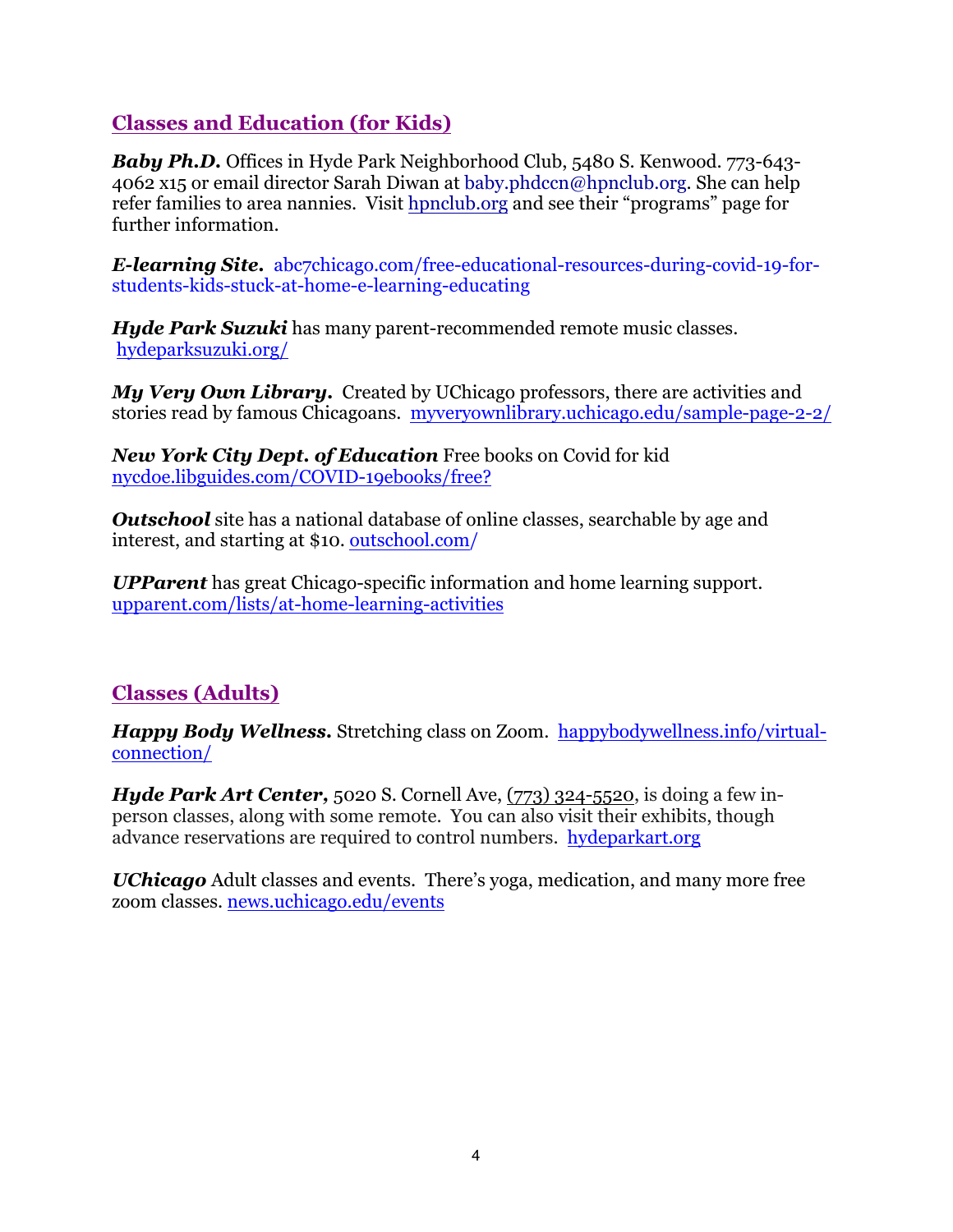## **Cultural Institutions**

*Chicago Public Library.* Most CPL Branches have reopened, but some have reduced hours. Check websites or call ahead. Many books can be borrowed remotely. chipublib.overdrive.com/library/kids

*City of Chicago.* Whether a building is open or not, you can go all around the city on this series of youtube videos with Mayor Lori Lightfoot. hitplaychicago.org/

*Dept. of Cultural Affairs and Special Events (DCASE).* Visit the site to see how they are reimagining the normal Chicago scene with regards to the 'cautiously reopening" status. Some events are in-person, others remote. Chicago events

*Dusable Museum of African American History.* This Hyde Park museum is still physically closed. View exhibits at dusablemuseum.org

*Field Museum* 1400 S Lake Shore Dr, (312) 922-9410. Chicago's amazing natural history museum has reopened, with limited hours. fieldmuseum.org

*Museum of Science and Industry (MSI).* 5700 S. Lake Shore Drive; (773) 684- 1414. MSI is currently open, but hours and numbers are limited, and timed tickets must be purchased ahead. There are also many remote activities, and a cool newsletter at msichicago.org

*The Oriental Institute* is still physically closed, but their website is still a great resource for students of all ages. oi100.uchicago.edu

*Shedd Aquarium.* They've re-opened, with timed tickets only. sheddaquarium.org/about-shedd/press-releases/reopening-to-the-public

*Smart Museum of Art* remains closed; you can check out their blog with remote exhibits and artist interviews. smartmuseum.uchicago.edu

## **Helping Others**

*Tax -Deductible Donations.* The Coronavirus Stimulus Act included an incentive to give to the 501c3 of your choice. You can get a \$300 tax deduction for a donation normally these deductions are only available to tax payers who itemize, but for 2020 it's for anyone. Consider helping your church, school, arts or need organization. Read this article at *Business Insider* for details: charitable deduction

*Hyde Park Help.* A micro-charity for our neighbors in need, founded by UChicago parent Laura Staley. They have specific requests for money, but also other kinds of help, like shopping or childcare. hydepark.help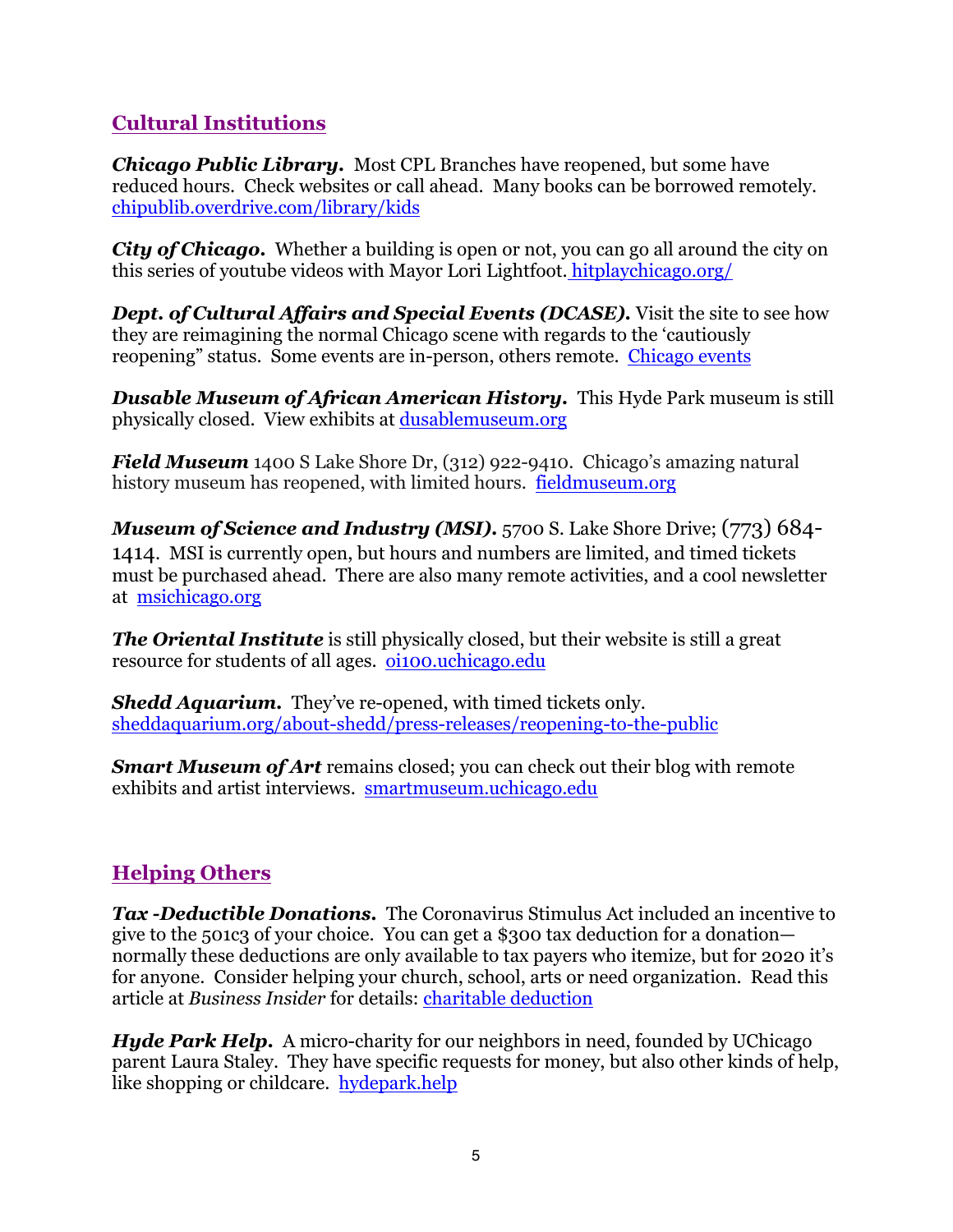*Chicago Food Bank*, Hyde Park/Kenwood branch. chicagosfoodbank.org/locations/hyde-park-kenwood-interfaith/

*Market Box.* Star Farms and Experimental Station have joined forces to send boxes of fresh produce and other farm products to area families. experimentalstation.org/market-box

#### **In-Person Activities**

*The 606 Trail.* The Northside 606 is made of former elevated train tracks, reborn as a nature preserve and trail. the 606.org

*Lakefront Trail.* Beaches remain closed, but you can use this 18 mile trail for biking, running, walking. chicagoparkdistrict.com/parks-facilities/lakefront-trail

*River Boat Architectural Tour* architecture.org/tours/detail/chicago-architecturefoundation-center-river-cruise-aboard-chicagos-first-lady/

*61st Street Farmers market*, 61st and Blackstone. Outdoor market only open until October--don't miss out! experimentalstation.org/vendors

*Chicago Wilderness.* This entire site focuses on getting outdoors--activity ideas and up-to-date informtaiont on what's available in the area. chicagowilderness.org/page/natureandcovid19

*Millennium Park*, 201 East Randolph St. The park is now open. See their facebook page for online classes & in person events facebook.com/MillenniumParkChicago/

*Riverwalk*, along the river in the Loop. Open 6-9. chicagoriverwalk.us

*Hyde Park Herald.* This storied weekly newspaper has a section about what's open in Hyde Park. Buy a subscription, or check it out free online hpherald.com

*Museums*: While Chicago museums are allowed to re-open with covid precautions in place, many have elected not to do so yet. Call ahead or check websites. (See info on some in "Cultural Institutions" section.)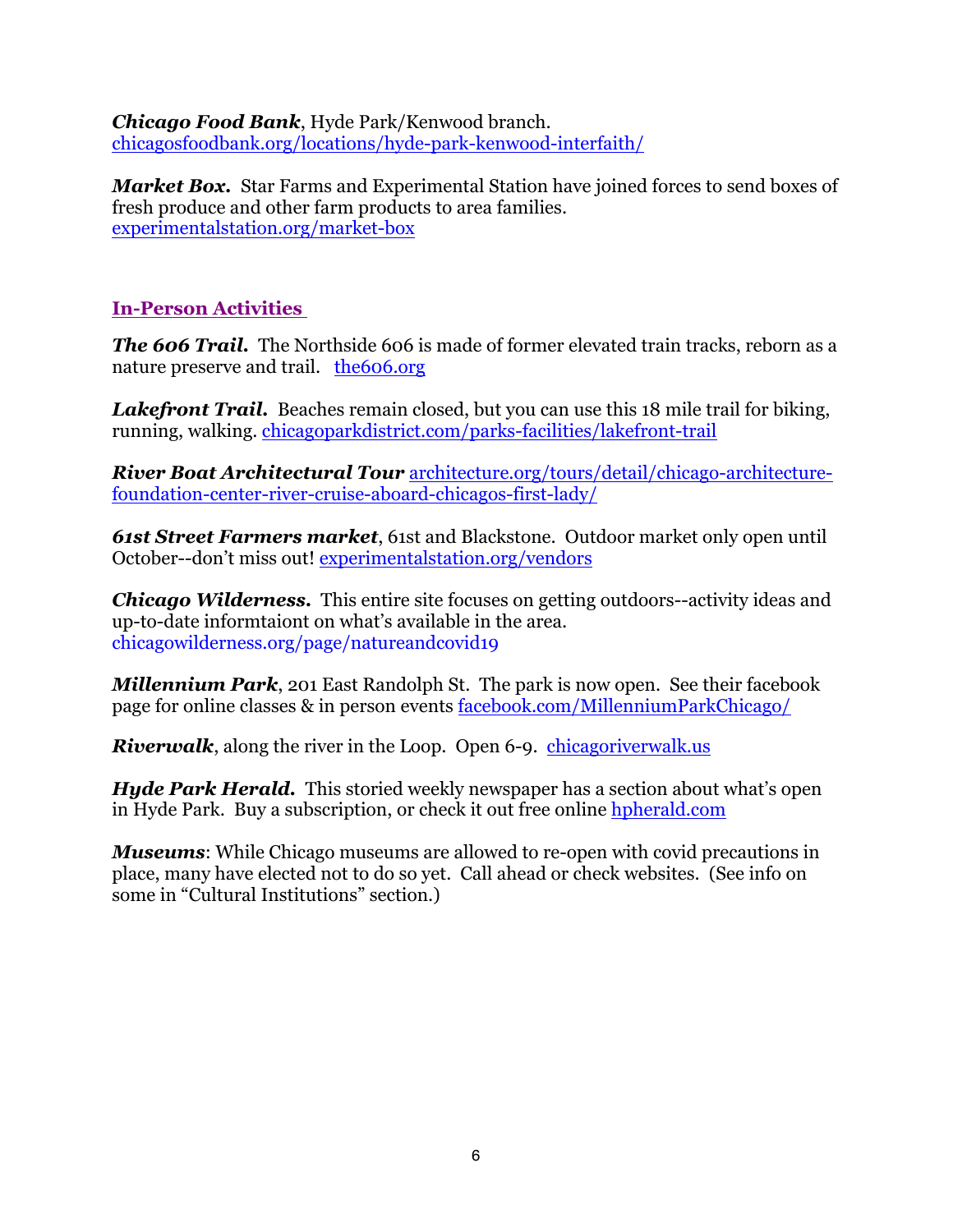#### Parenting Resouces

*Talking is Teaching*; Family "Staycation" toolkit, among other ideas: talkingisteaching.org/indoors

*Child Mind*; Mental Health for Families childmind.org/coping-during-covid-19 resources-for-parents/

*Child Trends*; Emotional well-being for Children in the Pandemic childtrends.org/publications/resources-for-supporting-childrens-emotional-well-beingduring-the-covid-19-pandemic

*UPParent* has great Chicago-specific information and home learning support. upparent.com/lists/at-home-learning-activities

#### **UChicago Life**

*Pandemic Response, including statements from from our Provost and President,* with ongoing plans. goforward.uchicago.edu and coronavirusupdates.uchicago.edu

*News at UChicago*; includes both classes and one-time events. If you missed something interesting, there are also recorded items. news.uchicago.edu/events

*Math Games* & research. https://becomingamathfamily.uchicago.edu

*Back to School* video from the University https://www.youtube.com/watch?v=rq1O4UqjlV4&feature=youtu.be

*Coloring Book* of Uchicago scenes https://college.uchicago.edu/studentlife/uchicago-coloring-book

#### **Viewing Fun (Videos & Performances)**

*Shedd Aquarium* Penguins perambulating penguins visit other exhibits.

*Chicago Chorale* sings "restorative quarantine music we put together from a distance." youtube.com/watch?v=ZBLdg\_udFns

*5 Green & Speckled Frogs* by the Kiboomers youtube.com/watch?v=ziGG\_L9C12o

*Listen & Move* video youtube.com/watch?v=j24\_xH5uvdA